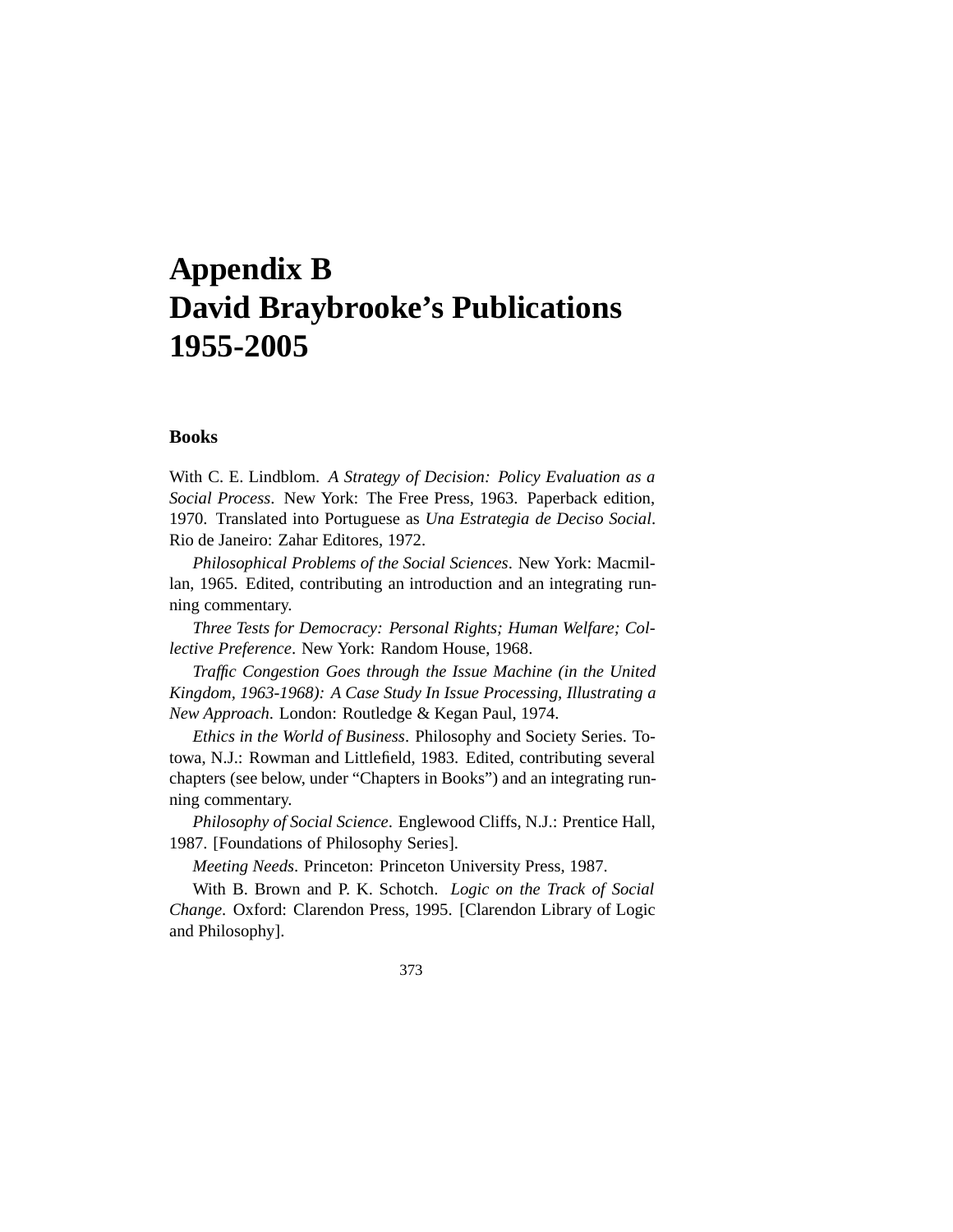*Social Rules: Origin; Character; Logic; Change*. Boulder and Oxford: Westview Press (HarperCollins), 1996. Edited, contributing several chapters (see below, under Chapters in Books) and an integrating running commentary.

*Moral Objectives, Rules, and the Forms of Social Change*. Toronto: University of Toronto Press, 1998.

*Natural Law Modernized*. Toronto: University of Toronto Press, 2001.

*Utilitarianism: Restorations; Repairs; Renovations*. Toronto: University of Toronto Press. 2004.

*Analytical Political Philosophy: From Discourse, Edification*. Toronto: University of Toronto Press, 2005.

## **Journal Articles**

"Farewell to the New Welfare Economics." *Review of Economic Studies* 22 (June 1955): 180-193.

"Berkeley on the Numerical Identity of Ideas." *Philosophical Review* 64 (October 1955): 631-636.

"Professor Stevenson, Voltaire, and the Case of Admiral Byng." *Journal of Philosophy* 53 (November 1956): 787-796.

"Vincula Vindicata." *Mind* 66 (April 1957): 222-227.

"The Expanding Universe of Political Philosophy." *Review of Metaphysics* 11 (June 1958): 648-672.

"Diagnosis and Remedy in Marx's Doctrine of Alienation." *Social Research* 25 (Autumn 1958): 325-345.

"The Relevance of Norms to Political Description." *American Political Science Review* 52 (December 1958): 989-1006.

"Authority as a Subject of Social Science and Philosophy." *Review of Metaphysics* 13 (March 1960): 469-485.

"The Ethical Control of Politics." *Ethics* 70 (July 1960): 316-321.

With Others. "Some Questions for Miss Anscombe about Intention." *Analysis* 22 (January 1962): 49-54.

"Collective and Distributive Generalization in Ethics." *Analysis* 23 (December 1962): 45-48.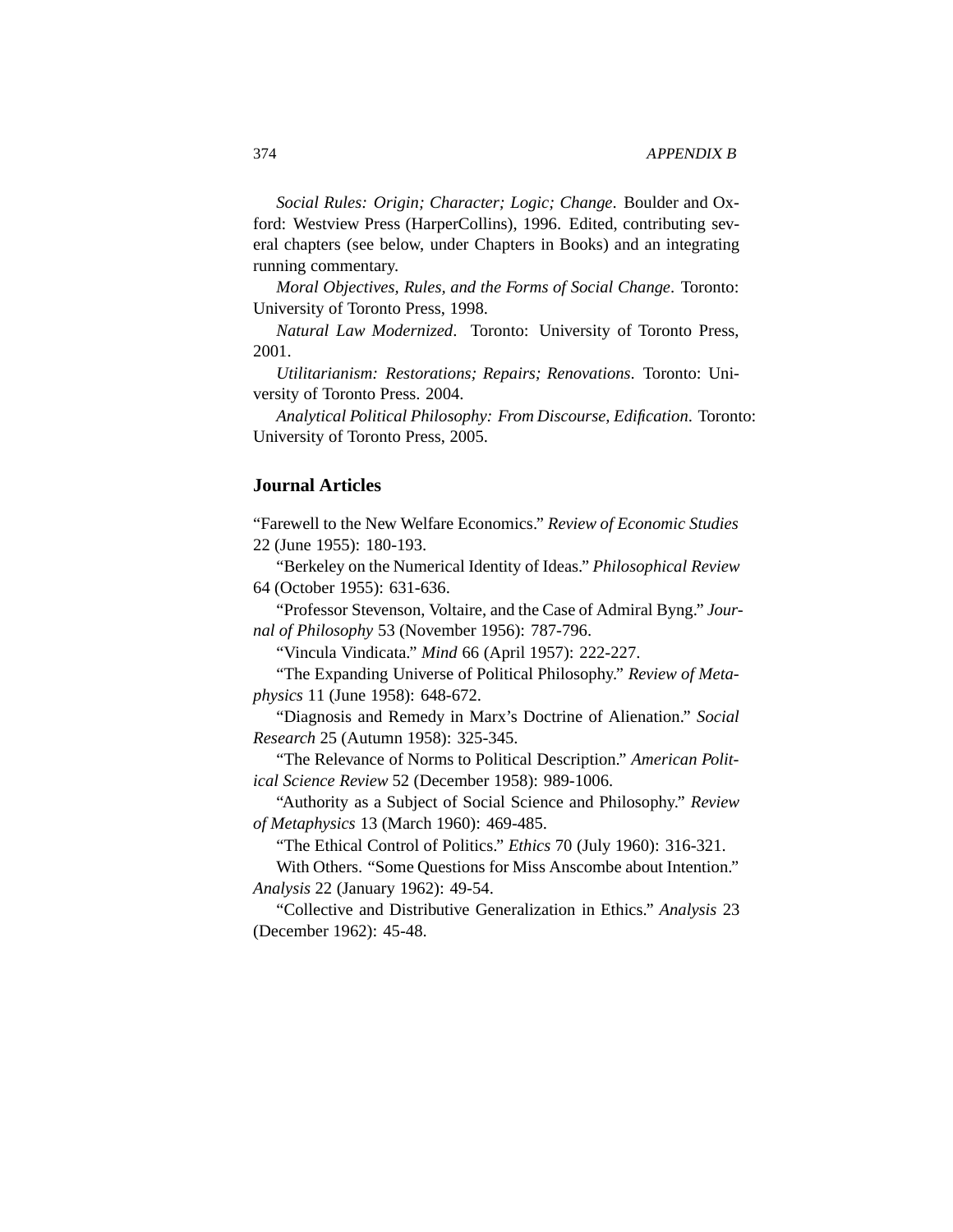"Personal Beliefs without Private Languages." *Review of Metaphysics* 16 (June 1963): 672-686.

"The Mystery of Executive Success Re-examined." *Administrative Science Quarterly* 8 (March 1964): 533-560.

"How Are Moral Judgments Connected with Displays of Emotion?" *Dialogue* 4 (September 1965): 206-223.

"The Choice Between Utilitarianisms." *American Philosophical Quarterly* 4 (January 1967): 28-38.

"Un Esempio Americano di Gestione Operaia." *Biblioteca della Libert* (Gennaio Febbraio 1968): 23-38.

"Taking Liberties with the Concept of Rules." *The Monist* 52 (July 1968): 329-358.

"Refinements of Culture in Large Scale History." *History and Theory*, Beiheft 9 (1969): 39-63.

"Three Separable Tests" (Reply to review essays by Robert Ginsberg and Joseph Margolis on *Three Tests for Democracy*), *Philosophy Forum* 9 (March 1971): 140-147.

"Dialectic in History: Rejoinder to Professor Mulholland's Comments." *Dialogue* 10 (March 1971): 103-108.

"The Firm but Untidy Correlativity of Rights and Obligations." *Canadian Journal of Philosophy* 1 (March 1972): 351-363.

With Alexander Rosenberg. "Getting the War News Straight: the Actual Situation in the Philosophy of Science." *American Political Science Review* 66 (September 1972): 818-826.

With Alexander Rosenberg. "Anti-Behaviourism in the Hour of Its Disintegration." (A review essay on Explanation in the Behavioural Sciences, ed. Robert Borger & Frank Cioffi.) *Philosophy of the Social Sciences*, (December 1972), 355-63.

"The Logical Character of Verdicts: A Case Study." *University of Toronto Law Journal* (Autumn 1972): 221-236.

"Two Blown Fuses in Goldman's Analysis of Power." *Philosophical Studies* 24 (November 1973): 369-377.

"Utilitarianism with a Difference: Rawls's Position in Ethics." (A critical notice of John Rawls, A Theory of Justice). *Canadian Journal of Philosophy* 3 (December 1973): 303-331.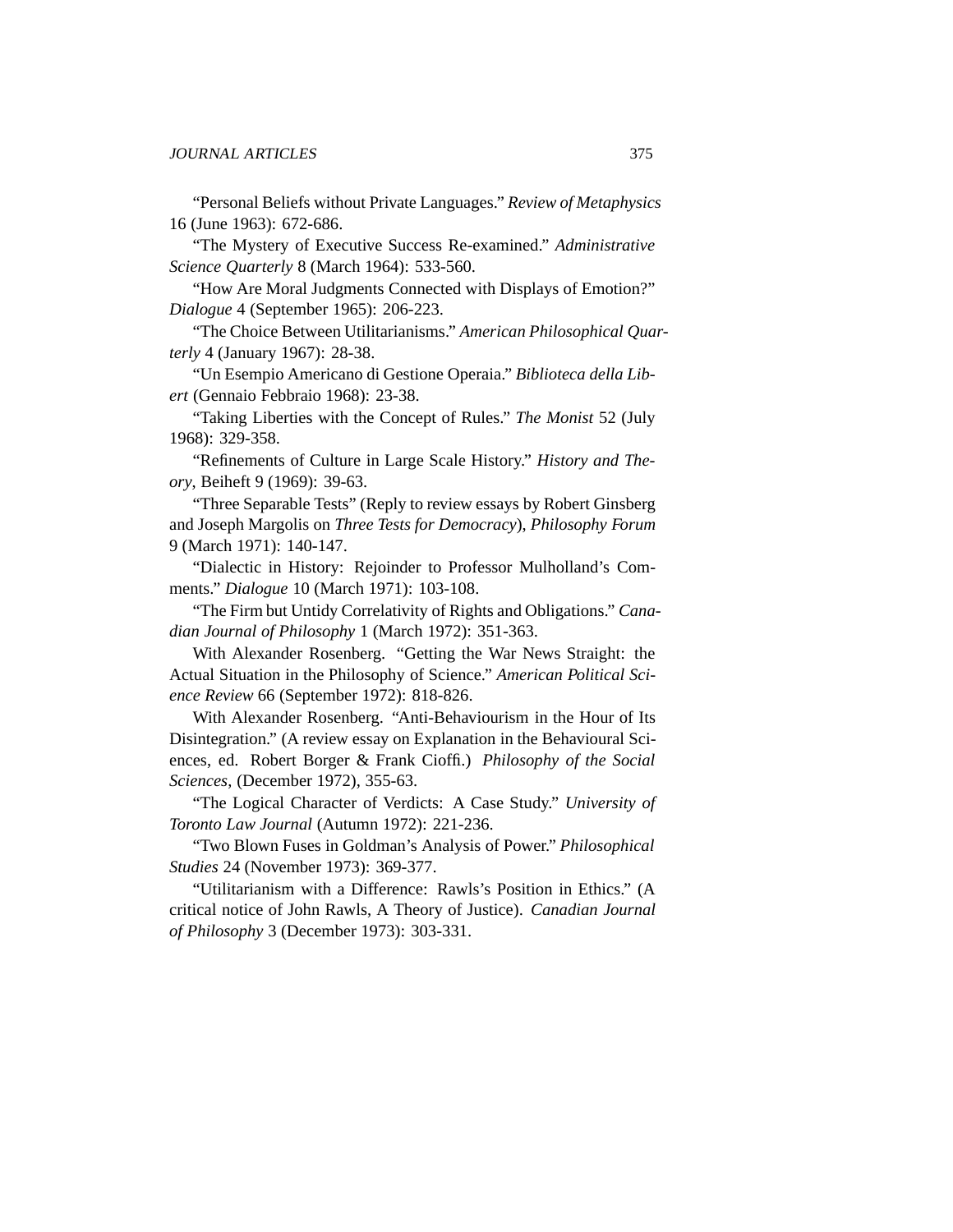"The Philosophical Scene in Canada." *Canadian Forum* 53 (January 1974): 29-34.

"From Economics to Aesthetics: The Rectification of Preferences." *Nos* 8 (March 1974): 13-24.

"Comment mettre à l'epreuvre le soupçon selon lequel une croyance" est idéologique?" *Bulletin de la Société de Philosophie du Quebec* (aout 1975): 47-49.

"The Insoluble Problem of the Social Contract." *Dialogue* 15 (March 1976): 3-37.

"A la recherche d'une justice de structure au Nouveau Brunswick." *Philosophiques* 3 (avril 1976): 123-129.

"Still at the Fuse Box, Arguing with Goldman about the Power Supply." *Philosophical Studies* 30 (October 1976): 269-272.

Critical notice of Peter D. McClelland, *Causal Explanation and Model Building in History, Economics And the New Economic History*. In *History and Theory* (1977): 337-354.

"Our Natural Bodies, Our Social Rights." (A comment on a paper by Samuel C. Wheeler III), *Nos* 14 (May 1980): 195-202.

"The Maximum Claims of Gauthier's Bargainers: Are the Fixed Social Inequalities Acceptable?" *Dialogue* 21 (September 1982): 411 429. Rejoinder to Gauthier's reply: 445-448.

"The Possibilities of Compromise." (A review essay on *Compromise in Ethics, Law, and Politics (Nomos XXI)*, edited by J. R. Pennock and J. W. Chapman.) *Ethics* 93 (October 1982): 139-150.

"Preferences Opposed to the Market: Grasshoppers vs. Ants on Security, Inequality, and Justice." *Social Philosophy and Policy* 2 (Autumn 1984): 101-114.

"Work Related Ethical Attitudes: Commentary." *Business & Professional Ethics* 3 (Winter 1984): 41-42.

"Scale, Combination, and Opposition: A Rethinking of Incrementalism." (A review essay on Jennifer Hochschild, *The New American Dilemma*.) *Ethics* 95 (July 1985): 920-933.

"Marxism and Technical Change: Nicely Told, But Not the Full Contradictory Story." (Critical notice of two books relating to Marx-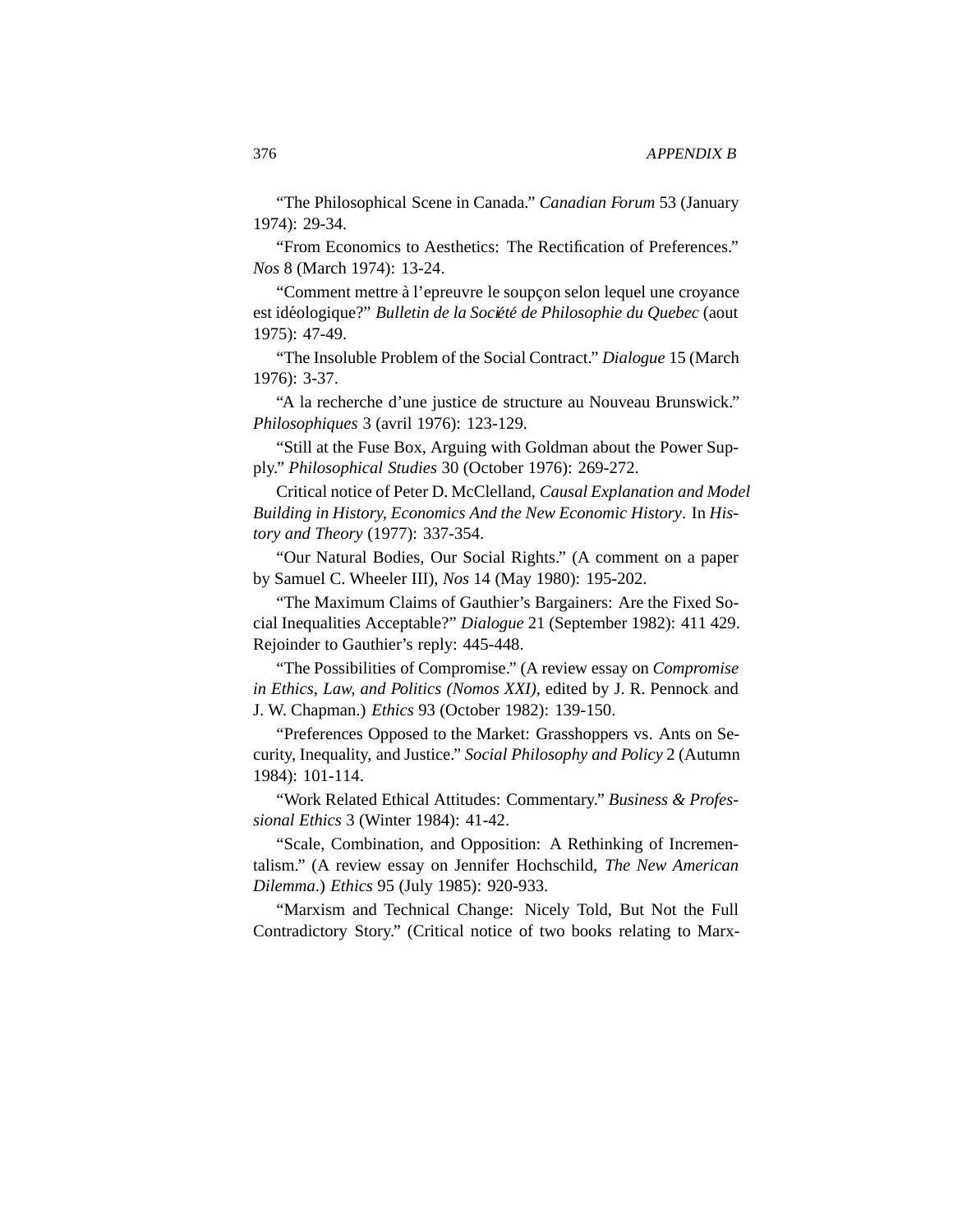ism by Jon Elster.) *Canadian Journal of Philosophy* 16 (March 1986): 123-136.

"La cicala e la formica: una parabola sul mercato." *Biblioteca della Liberta´* 93 (Aprile Giugno 1986): 5-22. (Italian translation of "Preferences Opposed to the Market: Grasshoppers vs. Ants on Security, Inequality, and Justice".)

"Economic Thinking in Political Science: Maximizing on the Way to Tautology." *Manuscrito* 10 (1987), 19-42.

"Social Contract Theory's Fanciest Flight." *Ethics* 97 (July, 1987): 750-764.

"Thoughtful Happiness." (A review essay on James Griffin, *Well Being, and Richard Warner, Freedom, Environment, and Happiness*.) *Ethics* 99 (April 1989): 625-636.

Review essay on A. Sen et al., The Standard of Living. In *Economics and Philosophy* 6 (Fall 1990): 339-350.

"The Relation Between the Descriptive Strength and the Prescriptive Strength of Natural Law Theory" *Canadian Journal of Philosophy* (supplementary volume) (1990), 389-418.

"Exaugural Lecture: Conceptual Tunnelling B A Mole's Eye View of Philosophy." *Dalhousie Review* 70 (Fall 1990): 288-306.

"The Natural Law of Moral Education." *The Vital Nexus* 1 (May 1991): 26-32.

"No Virtues Without Rules; No Rules Without Virtues." *Social Theory and Practice* 17 (Summer 1991): 139-156.

"Liberalism's Claim to Culture." (Critical notice of Will Kymlicka, *Liberalism, Community and Culture*.) *Dialogue* 30 (Spring 1991): 117- 121.

Preface to "The Future of Post-Modernism." In *Transactions of the Royal Society of Canada*, 6th series, 3 (1992): 99-106.

"Inward and Outward with the Modern Self." (A critical notice of Charles Taylor, *Sources of the Self*.) *Dialogue* 33 (Winter 1994): 101- 108.

"Economic Theory Stalled: Model Theoretic Institutionalism as a Way Forward." (A critical notice of books by A. Rosenberg and D. Hausman.) *Dialogue* 34 (Summer 1995): 623-631.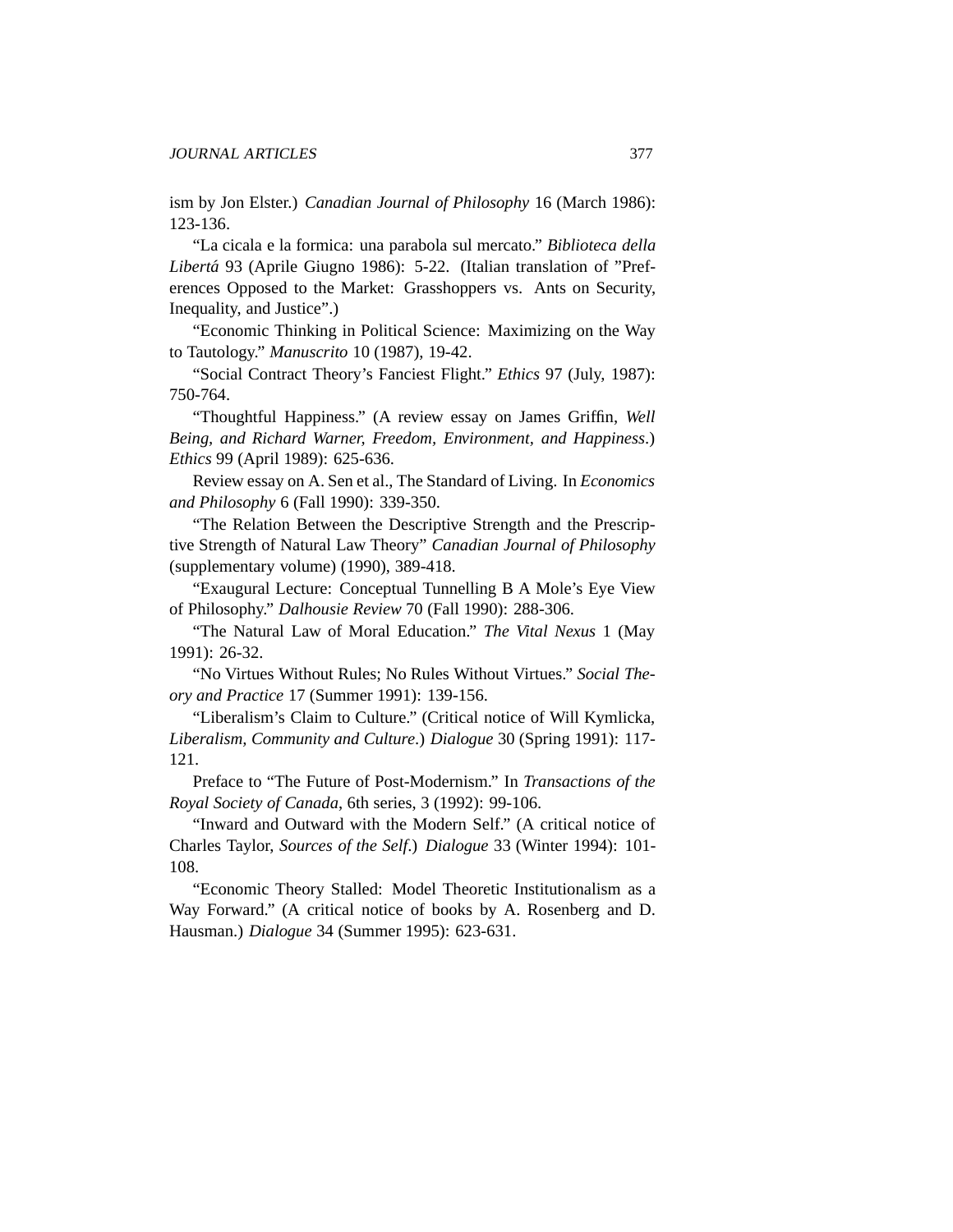With Herbert A. Simon. "In Memoriam: Lewis Anthony Dexter." *PS: Political Science and Politics* 28 (September 1995): 545-546.

"Justice in Jeopardy If Needs Not Met: A Reply to Gillian Brock." *Dialogue* 37 (Fall 1998): 799-804.

"The General Theory of Absurdities in Daily Life and Politics." *Dalhousie Review* 80 (Spring 2000): 45-63.

"Moral Rigidity Inside and Outside the Law." *Public Affairs Quarterly* 16 (April 2002): 173-188.

"A Progressive Approach to Personal Responsibility for Global Beneficence." *The Monist* 86 (April 2003): 301-322

With Michael Bailey. "R. A. Dahl's Philosophy of Democracy, Exhibited in His Essays." *Annual Review of Political Science* 6 (2003): 99-118.

"Toward an Alliance Between the Issue-Processing Approach and Pragma-Dialectical Analysis." *Argumentation* 17 (2003): 513-35. (DB served as honorary editor of the special issue on "Conversation, Argumentation, and the Resolution of Issues," in which this article appeared and also wrote a brief introduction to the issue.)

"What Truth Does the Emotive-Imperative Answer to the Open-Question Argument Leave to Moral Judgments?" *Journal of Value Inquiry* 37 (2003): 341-52.

"The Relation of Utilitarianism to Natural Law Theory." *The Good Society* to appear 2004 or 2005.

"Where Does the Moral Force of the Concept of Needs Reside and When?" *Philosophy* to appear 2004 or 2005.

#### **Chapters in Books**

"The Public Interest: The Present and Future of the Concept." In Carl J. Friedrich, ed., *The Public Interest (Nomos V)*. New York: Atherton Press, 1962, 129-154.

"An Illustrative Miniature Axiomatic System." In Nelson W. Polsby, Robert A. Dentler, and Paul A. Smith, eds., *Politics and Social Life*. Houghton Mifflin, 1963, 119-130.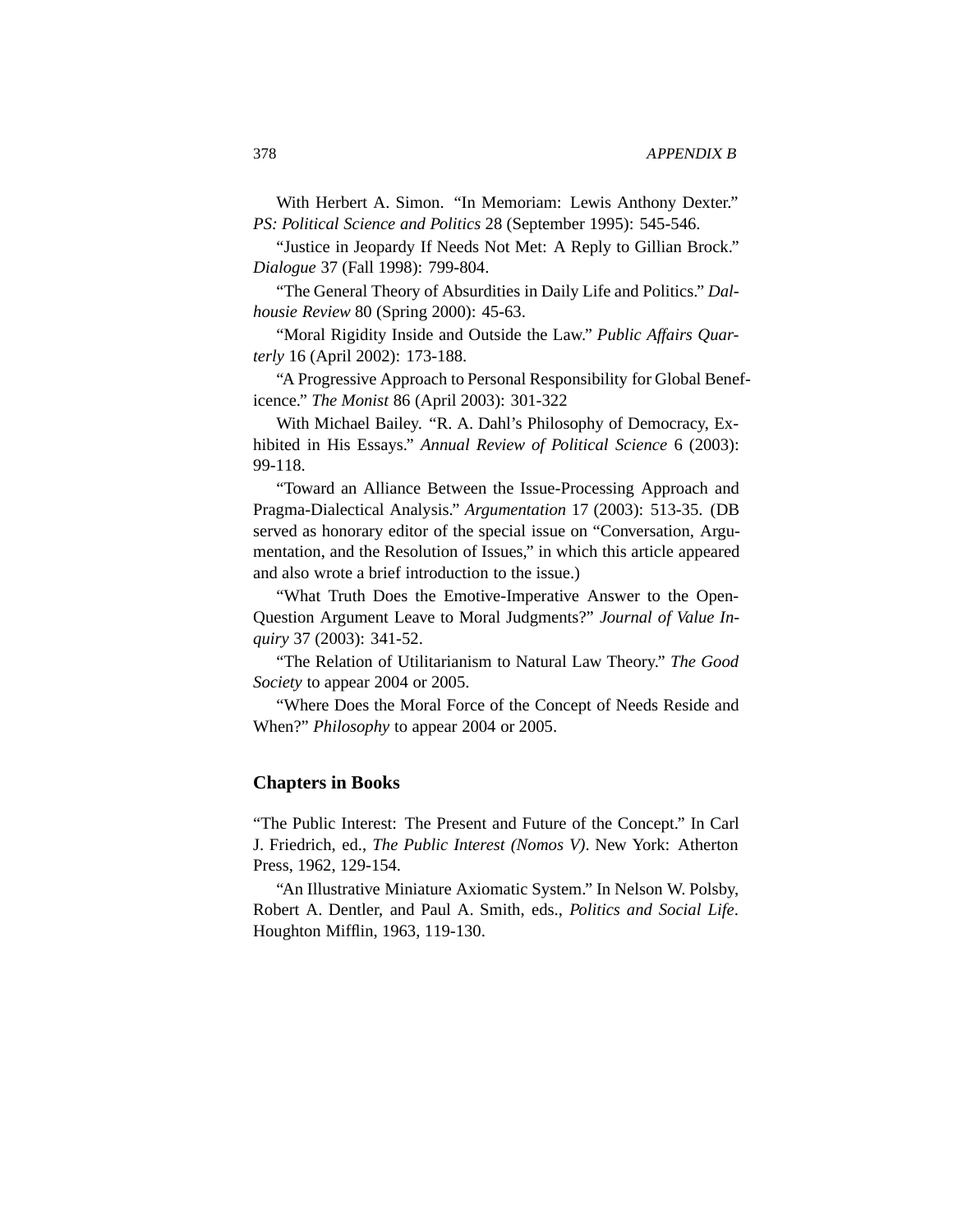"Marx on Revolutionizing the Mode of Production." In Carl J. Friedrich, ed., *Revolution (Nomos VIII)*. New York: Atherton Press, 1966, 240- 246.

"Economics and Rational Choice." In Paul Edwards, ed., The *Encyclopedia of Philosophy*, vol. II. New York: Macmillan & Free Press, 1967, 454-458.

"Ideology." In Paul Edwards, ed., *The Encyclopedia of Philosophy*, vol. IV. New York: Macmillan & Free Press, 1967, 124-127.

"The Duality of Politics and Ethics." In *The Seventh Inter American Congress of Philosophy: Proceedings of the Congress*. Quebec: Les Presses de l'Université Laval, 1967, 150-161.

"Skepticism of Wants, and Certain Subversive Effects of Corporations on American Values." In *Human Values and Economic Policy* (N.Y.U. Institute of Philosophy for l966), edited by Sidney Hook. New York: New York University Press, 1967, 224-239.

"Let Needs Diminish that Preferences May Prosper." In *Studies in Moral Philosophy*, American Philosophical Quarterly Monograph Series, no. 1. Oxford: Basil Blackwell, 1968, 86-107.

"Values and Managers: Private Production of Public Goods." In Kurt Baier and Nicholas Rescher, eds., *Values and the Future*. New York: Free Press, 1969, 368-388.

"The Logic of the Succession of Cultures." In Howard E. Kiefer and Milton K. Munitz, eds., *Mind, Science, and History, Vol.II of Contemporary Philosophic Thought: The International Philosophy Year Conferences at Brockport*. Albany: State University of New York Press, 197O, 270-283.

"Revolution Intelligible or Unintelligible." In Robert H. Grimm and Alfred F. Mackay, eds., *Society: Revolution and Reform, Proceedings of the 1969 Oberlin Colloquium in Philosophy*. Cleveland: Press of Case Western Reserve University, 1971, 93-118. Reply to comment by Marshall Cohen, 129-134.

Comment on re apportionment and political democracy. In Nelson W.Polsby, ed., *Re apportionment in the 70's*. Berkeley: University of California Press, 1971, 112-118.

With Alexander Rosenberg. "Vincula Revindicata.", In Tom Beauchamp,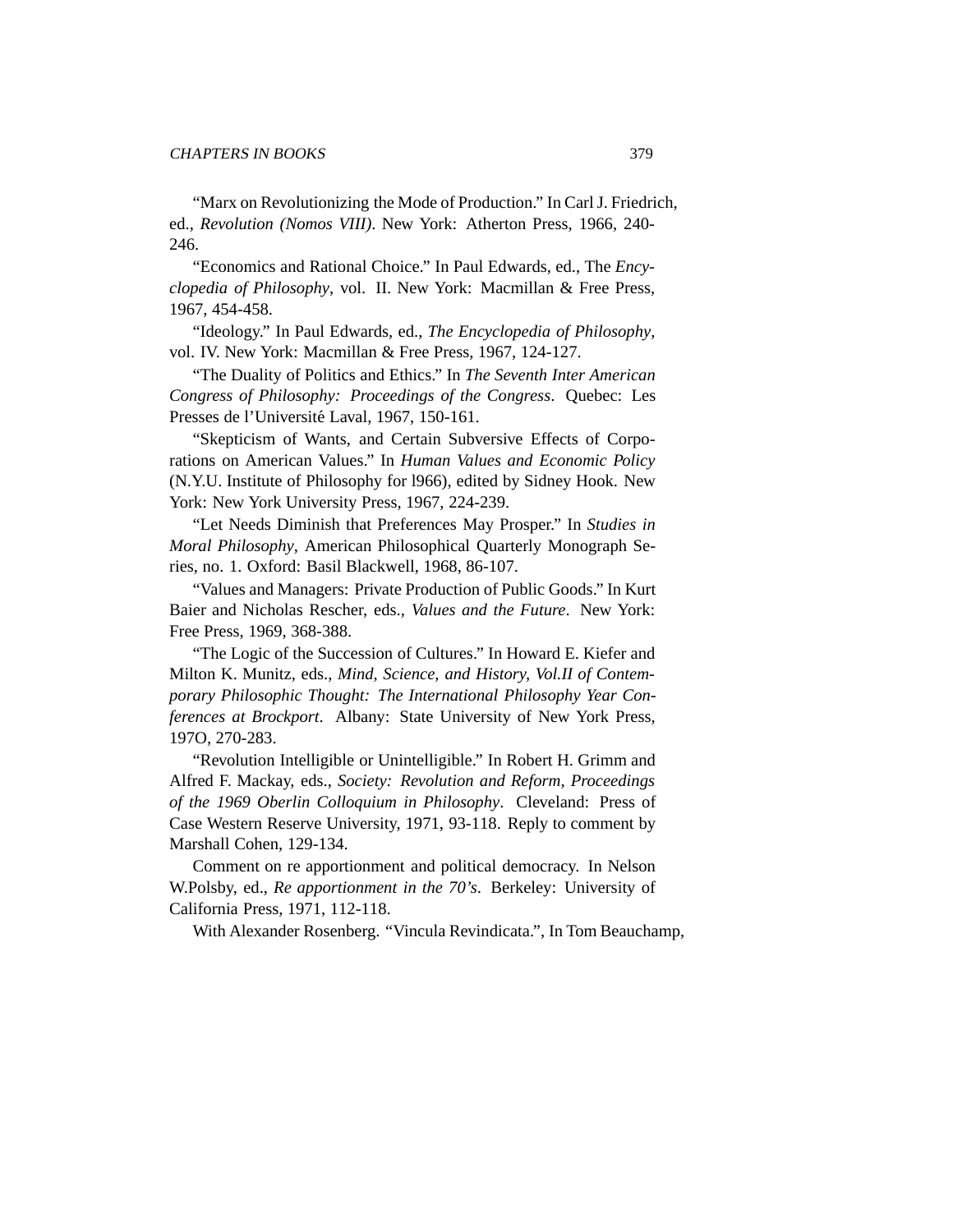ed., *Philosophical Problems of Causation*. Encino & Belmont:CA Dickenson, 1974, 217-222.

"The Meaning of Participation and of Demands for It." In J. R. Pennock and J.W. Chapman, *Participation in Politics (Nomos XVI)*. New York: Lieber Atherton, 1975, 54-88.

"Variety among Hierarchies of Preference." In C. A. Hooker, J. J. Leach, and E. F. McClennen, eds., *Foundations and Applications of Decision Theory, vol. I.*. Dordrecht, Holland: D. Reidel, 1978, 55-65.

"Policy Formation with Issue Processing and Transformation of Issues." In C. A. Hooker, J. J. Leach, and E. F. McClennen, eds., *Foundations and Applications of Decision Theory, vol. II.* Dordrecht, Holland: D. Reidel, 1978, 1-16.

"Self Interest in Times of Revolution and Repression: Comment on Professor Tullock's Analysis." In H. J. Johnson, J. J. Leach, and R. G. Muehlmann, eds., *Revolutions, Systems and Theories*. Dordrecht, Holland: D. Reidel, 1979, 61-74.

"Through Epistemology to the Depths of Political Illusion." In Maria J. Falco, ed., *Through the Looking Glass: Epistemology and the Conduct of Political Inquiry*. Washington, D.C.: University Press of America, 1979, 59-82.

With Peter K. Schotch. "Cost Benefit Analysis Under the Constraint of Meeting Needs." In Norman E. Bowie, ed., *Ethical Issues and Government*. Philadelphia: Temple University Press, 1981, 176-197.

"Work: A Cultural Ideal Ever More in Jeopardy." In P. A. French, T. E. Uehling, Jr, and H. K. Wettstein, eds., *Social and Political Philosophy: Midwest Studies in Philosophy, 7*. Minneapolis: University of Minnesota Press, 1982, 321-341.

"Making Justice Practical." In D. Braybrooke and M. Bradie, eds., *Social Justice*. Bowling Green, Ohio: Bowling Green Studies in Applied Philosophy, 1982, 1-14. Rejoinder to comment by James P. Sterba, 20-23.

"Can Democracy Be Combined with Federalism or with Liberalism?" In J. R. Pennock and J. W. Chapman, eds., *Liberal Democracy (Nomos XXV)*. New York: New York University Press, 1983, 109-118.

"Justice and Injustice in Business." In Tom Regan, ed., *Just Busi-*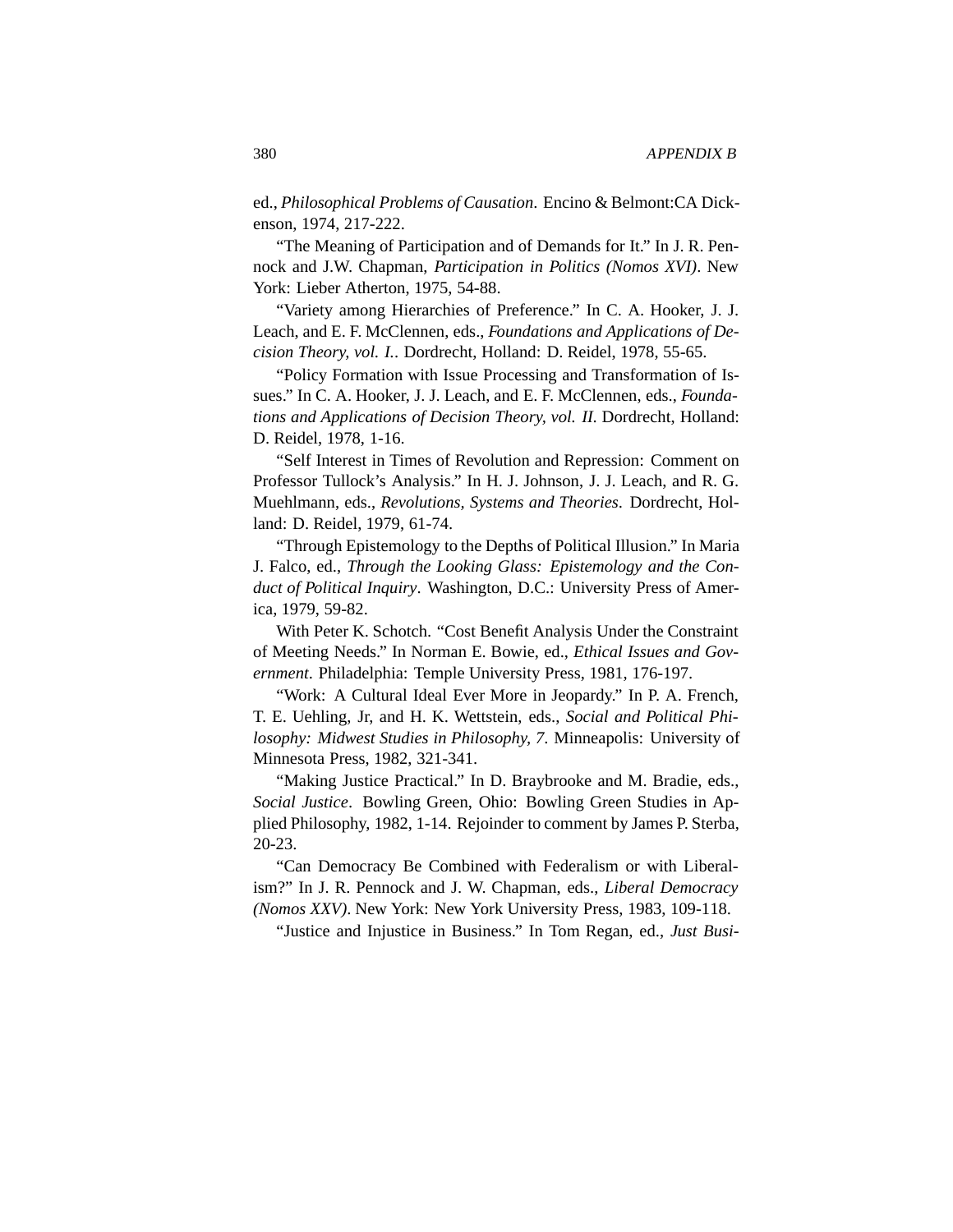*ness: New Introductory Essays in Business Ethics*, edited by Tom Regan. New York: Random House, 1983, 167-201.

"Putting Things Together: Three Leading Subjects of Moral Concern in the World of Business," in D. Braybrooke, ed., *Ethics in the World of Business*. Totowa, N. J.: Rowman & Allanheld, 1983, 461- 470.

"Moral Questions About the Business System as a Whole." In D. Braybrooke, ed., *Ethics in the World of Business*. Totowa, N. J.: Rowman & Allanheld, 1983, 471-477.

"La science et la technologie nous permettront elles de continuer travailler? Question que l'idéologie engendre dans la pensée bourgeoise et aussi dans celle de Marx." In C. Savary et C. Panaccio, eds., *L'idologie et les strategies de la raison*. La Salle, QC: Hurtubuise, 1984, 171-200.

"Contemporary Marxism on the Autonomy, Efficacy, and Legitimacy of the Capitalist State." In Roger Benjamin and Stephen L. Elkin, eds. *The Democratic State*. Lawrence: University Press of Kansas, 1985, 59-86.

"A Public Goods Approach to the Theory of the General Will." In J. Porter, and R. Vernon, eds.,*Unity and Plurality in Politics: Festschrift for Frederick Barnard*. London: Croom Helm, 1986, 75-92..

"The Sorites: Logic Astray for Want of Observation." In *The Fact of the Matter: Essays in Honour of Lawrence Resnick*. Burnaby, B.C.: Department of Philosophy, Simon Fraser University, 1988, 1-4.

"The Conditions on Which Rules Exist." In P. A. Schlipp and L. E. Hahn, *The Philosophy of Georg Henrik von Wright*, The Library of Living Philosophers La Salle, IL: Open Court, 1989, 187-209.

"Campaigning for Increased Measures of Safety: Paradox, The Shadow of a Paradox, and a Conceptual Way Out." In J. P. Rothe, ed., *Challenging the Old Order: Towards New Directions in Traffic Safety Theory*, edited by J. P. Rothe. New Brunswick, N.J.: Transaction Books, 1990, 169-182.

"How Do I Presuppose Thee? Let Me Count The Ways: The Relation of Regularities to Rules in Social Science." In P. A. French, T. E. Uehling, Jr, and H. K. Wettstein, eds., *The Philosophy of the Human Sciences: Midwest Studies in Philosophy, vol. XV.* Notre Dame,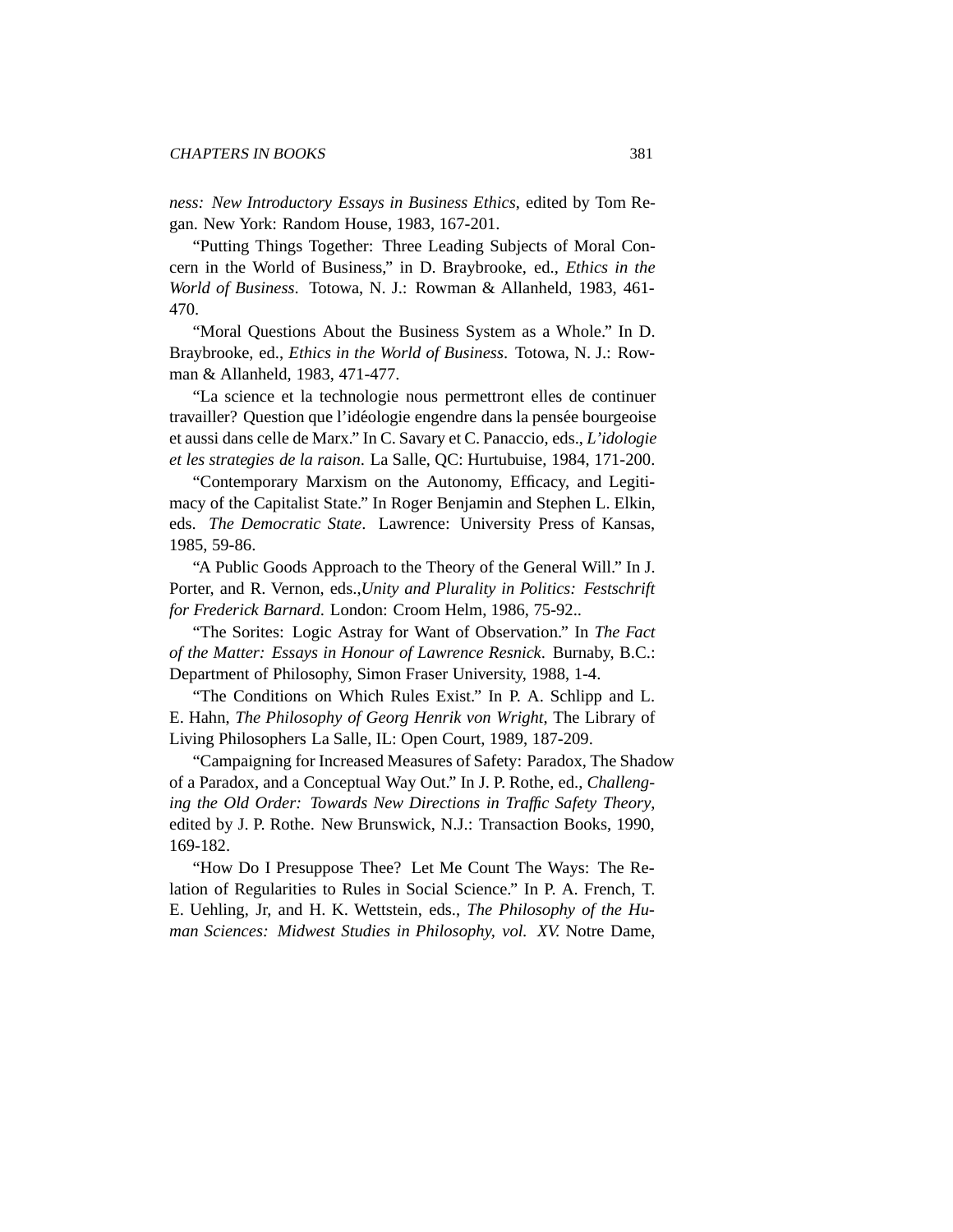Indiana: University of Notre Dame Press, 1990, 80-93.

"Gauthier's Foundation for Ethics Under the Test of Application." In Peter Vallentyne, ed., *Contractarianism and Rational Choice*. New York: Cambridge University Press, 1991, 56-70.

"Meeting Needs: Towards a New Needs-Based Ethics." In K. Aman, ed., *Ethical Principles for Development*. Montclair, N.J.: Institute for Critical Thinking, 1991, 80-90.

With Arthur P. Monahan. "Common Good." In L. Becker and C. Becker, *Encyclopedia of Ethics*. New York: Garland Publishing, 1992, Vol. I, 175-178.

With L. A. Dexter. "Corruption." In L. Becker and C. Becker, eds., *Encyclopedia of Ethics*. New York: Garland Publishing, 1992, Vol. II, 218-220.

"Needs and Interests." In L. Becker and C. Becker, eds., *Encyclopedia of Ethics*. New York: Garland Publishing, 1992, Vol. II, 894-897.

"Two Conceptions of Needs in Marx's Writings." In R. Beehler et al., eds., *On he Track of Reason: Essays in Honor of Kai Nielsen*. Boulder and Oxford: Westview Press, 1992, 119-133.

"The Social Contract and Property Rights Across the Generations." In Peter Laslett and James S. Fishkin, eds., *Justice Between Age Groups and Generations* [Philosophy, Politics, and Society, 6th Series]. New Haven: Yale University Press, 1992, 107-126.

""Y-a-t-il une connaissance philosophique de la société?" In J. Proust and E. Schwartz, eds., *La connaissance philosophique: essais sur l'oeuvre de Gilles-Gaston Granger*. Paris: Presses Universitaires de France, 1995, 81-90.

A"The Representation of Rules in Logic and Their Definition." In David Braybrooke, ed., *Social Rules: Origin; Character; Logic; Change*. Boulder and Oxford: Westview Press/HarperCollins, 1996, 3-19.

"Interests and Needs." In P. H. Werhane and R. E. Freeman, eds., *Blackwell Encyclopedic Dictionary of Business Ethics*. Oxford: Blackwell, 1997, 341-3.

"Changes of Rules, Issue-Circumscription, and Issue-Processing." In David Braybrooke, ed., *Social Rules: Origin; Character; Logic;*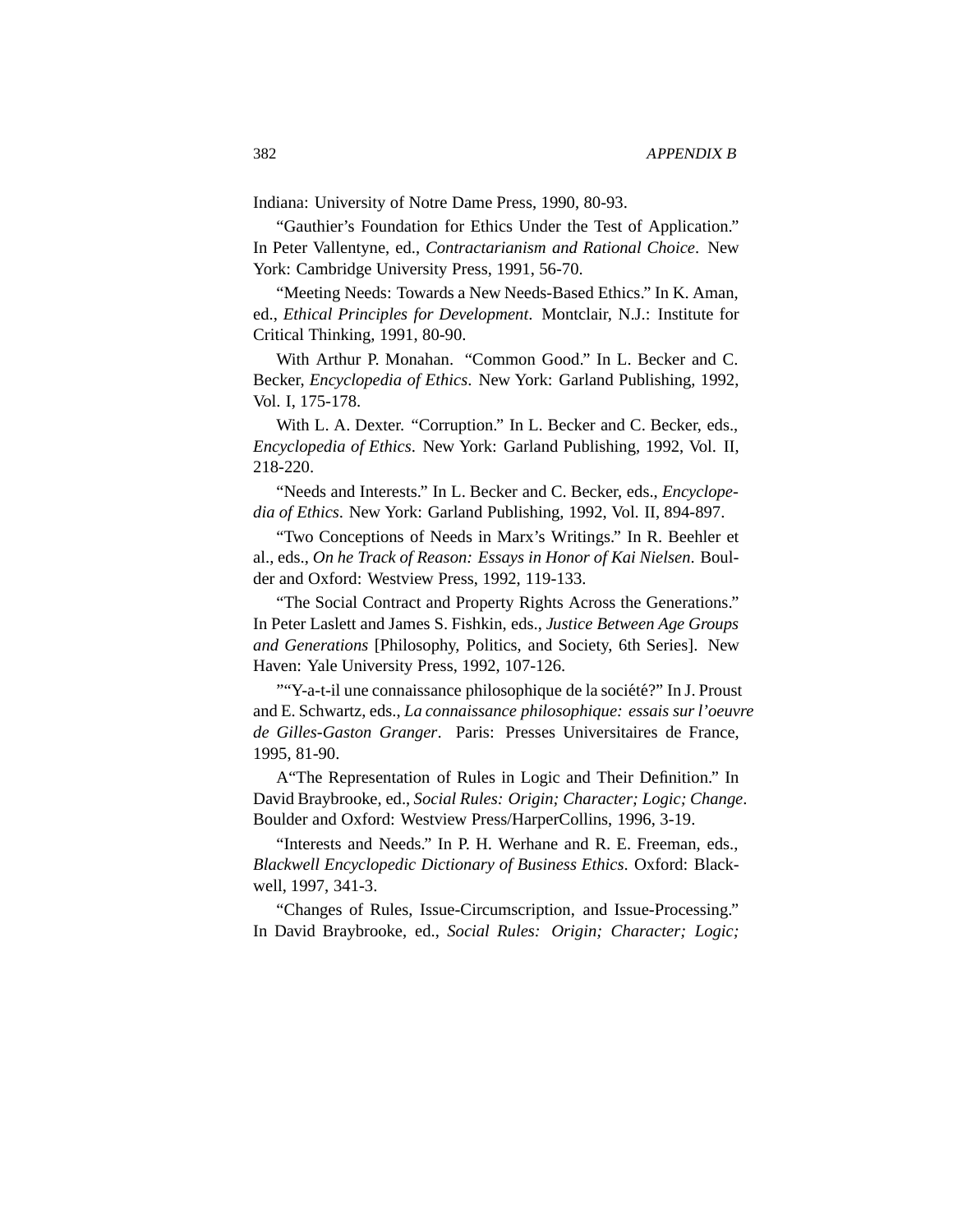*Change*. Boulder and Oxford: Westview Press/HarperCollins, 1996, 75-83.

"Logic and Historical Enquiry." In D. Woolf, ed., *A Global Encyclopedia of Historical Writing*. New York: Garland, 1998, Vol. II, 570-1.

"Philosophy of Social Science, Contemporary Theories (Schools)." In E. Craig, ed., *The Routledge Encyclopedia of Philosophy*. London: Routledge, 1998, Vol. VIII, 838-47.

"The Concept of Needs, with a Heart-Warming Offer of Aid to Utilitarianism." In G. Brock, ed., *Necessary Goods: Our Responsibilities to Meet Others' Needs*. Lanham, MD: Rowman and Littlefield, 1998.

"Common Good." In C.B. Gray, ed., *The Philosophy of Law: An Encyclopedia*. New York: Garland, 1999, 125-7.

With Arthur P. Monahan. "Common Good." In L. Becker and C. Becker, eds, *Encyclopedia of Ethics*, 2d ed. New York and London: Routledge, 2000, Vol. I, 262-66. (A revision of the article on the same topic in the first edition, 1992.)

"Interests." In L. Becker and C. Becker, eds.,*Encyclopedia of Ethics, 2d ed.* New York and London: Routledge, 2000, Vol. II, 868-71.

"Needs." In L. Becker and C. Becker, eds., *Encyclopedia of Ethics, 2d ed.* New York and London: Routledge, 2000, Vol. II, 1220-24. (This article and the one just mentioned give separate, revised treatments of two topics that the first edition combined in one article.)

(The second edition of Encyclopedia of Ethics carried forward unchanged, except for an addition to the bibliography, an article on "Corruption" written together with the late Lewis Anthony Dexter.)

"Decision Making Systems: Personal and Collective." In N.J. Smelser and P. B. Baltes (eds.)*The International Encyclopedia of Social and Behavioural Sciences*. Amsterdam and New York: Elsevier, 2000, Vol. V, 3315-18.

"Sidgwick's Critique of Nozick." On line in a web site on utilitarianism established by Paul Lyon.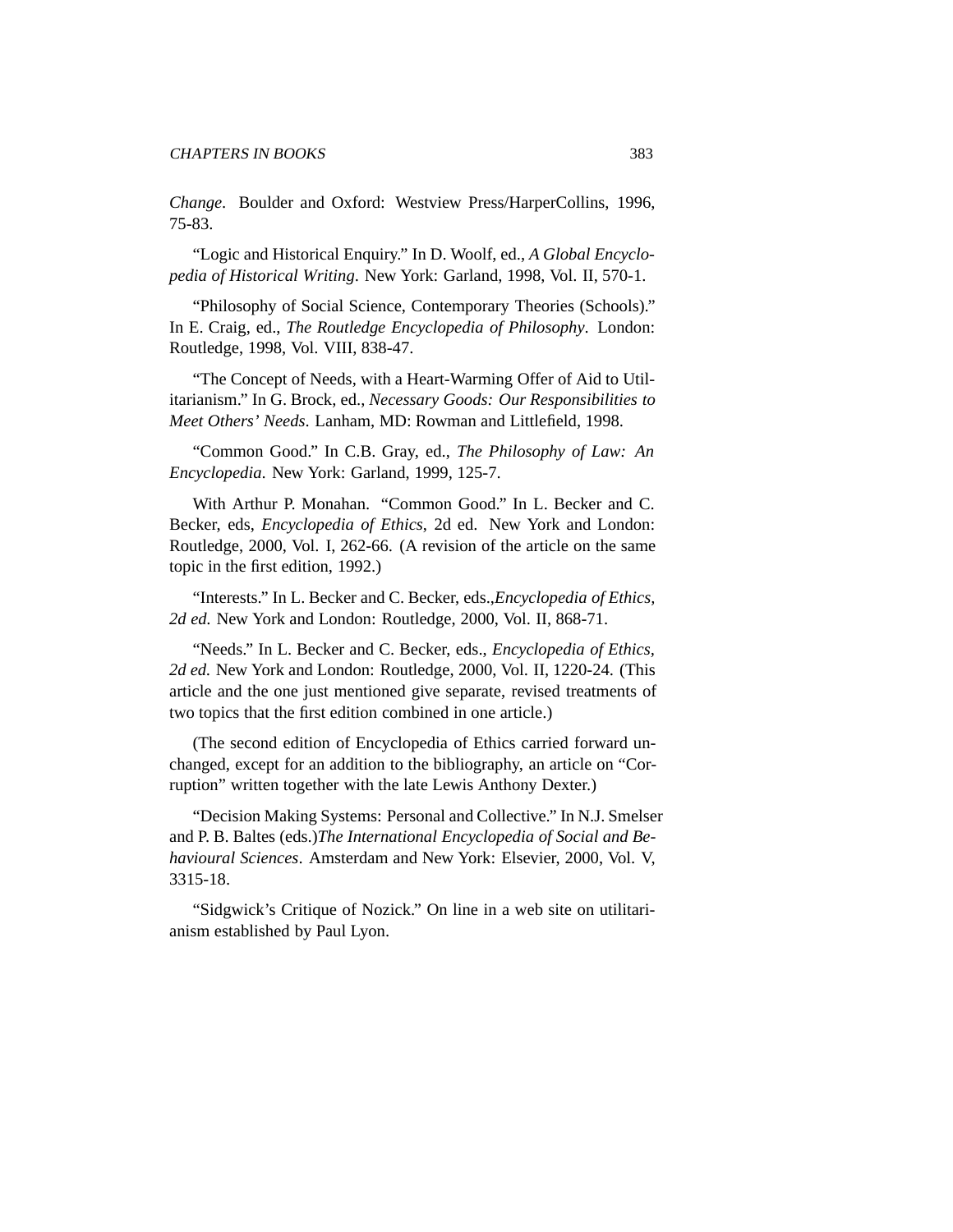### **Book Reviews**

Of W.D. Lamont, *The Value Judgment*. In *Philosophical Review* (April 1957): 255-8.

Of Peter Laslett, ed., *Philosophy, Politics, and Society*. In *Philosophical Review* (July 1958): 418-421.

Of Richard W. Sterling, *Ethics in a World of Power: the Political Ideas of Friedrich Meinecke*. In *Ethics* (July 1959): 292-294.

Of Elting E. Morison, ed., *The American Style: Essays in Value and Performance*. In *Ethics* (October 1959): 73-75.

Of Felix E. Oppenheim, *Dimensions of Freedom; An Analysis*. In *Philosophical Review* (October 1963): 524-528.

Of Arthur S. Banks and Robert B. Textor, *A Cross Polity Survey*. In *Canadian Journal of Economics and Political Science* (February 1965): 142-144.

Of Lon L. Fuller, *The Morality of Law*. In *Dialogue* (March 1965): 441-444.

Of Samuel I. Shuman, *Legal Positivism: Its Scope and Limitations*. In *University of Toronto Law Journal* (1965): 190-194.

Of Neil A. McDonald, *Politics: A Study of Control Behavior*. In *Canadian Journal of Economics and Political Science* (February 1966): 108-109.

Of R. S. Downie, *Government Action and Morality*. In *Journal of Philosophy* (June 1966): 363-367.

Of Arthur C. Danto, *Analytical Philosophy of History*. In *Philosophy of Science* (December 1967): 388-392.

Of Herbert Marcuse, *Negotiations* and *An Essay on Liberation*. In *Trans action* (October 1969): 51-54.

Of Gordon Leff, *History and Social Theory*. In *History and Theory* 10 (1971): 122-134.

Of Virginia Held, *The Public Interest and Individual Interests*. In *Journal Of Philosophy* (April 1972): 192-202.

With Alexander Rosenberg. "Anti Behaviourism in the Hour of its Disintegration." (A review essay on *Explanation in the Behavioural Sci-*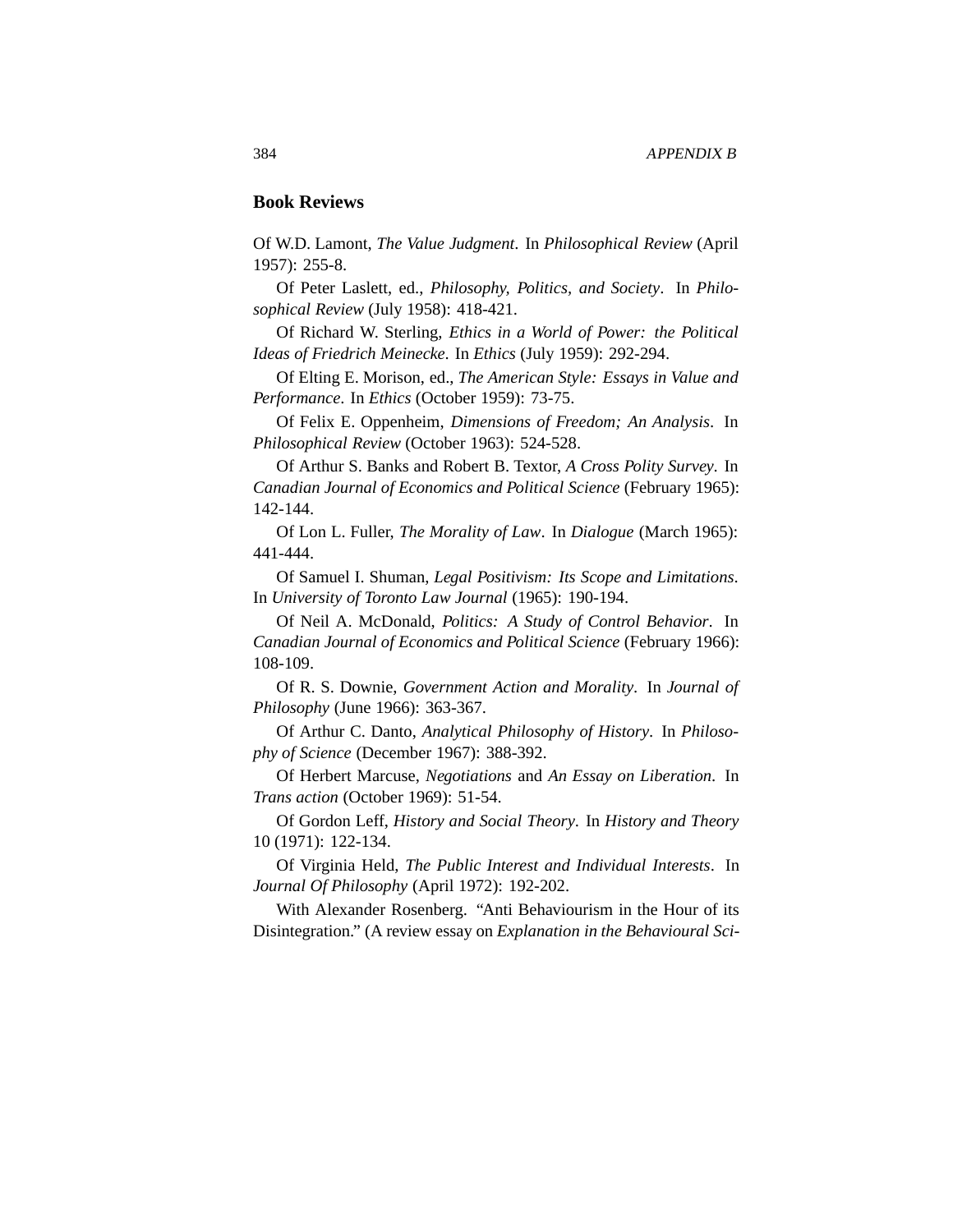*ences*, edited by Robert Borger and Frank Cioffi.) In *Philosophy of the Social Sciences* (December 1972): 355-363.

Of Leon Dion, *Societ´ e et politique la vie des groupes ´* . In *Canadian Journal of Political Science* (September 1973): 522-523.

Of J.J.C. Smart and Bernard Williams, *Utilitarianism: For and Against*. In *International Studies in Philosophy* (Fall 1975): 522-523.

Of Alan Montefiore, ed., *Philosophie et relations interpersonnelles*, jointly with a compte rendu by G. G. Granger of the companion volume of essays by anglophone philosophers, *Philosophy and Personal Relations*, edited by Alan Montefiore. In *Dialogue* (March 1975): 159-167.

Of S. K¨orner, ed., *Explanation*. In *Philosophical Quarterly* (January 1977): 74-78.

Of J. Manninen and R. Tuomela, eds., *Essays on Explanation and Understanding*. In *Philosophical Review* (July 1978): 485-489.

Of S. I. Benn and G. W. Mortimore, eds., *Rationality and the Social Sciences*. In *Australian Journal of Philosophy* (December 1978): 256- 261.

Of Dennis H. Wrong, Power: Its Forms, Bases and Uses. In Canadian Journal of Political Science 14 (June 1981): 437-438.

Of Stanley A. Hoffman, *Ethics in International Relations*. In *Canadian Philosophical Reviews* (April/June 1982): 107-110.

Of Jane J. Mansbridge, *Beyond Adversary Democracy*. In *Ethics* (October 1982): 153-155.

Of William Dray, *Perspectives on History*. In *Dialogue* (December 1982): 782-783.

Of L. Armour and E. Trott, *The Faces of Reason*. In *Queen's Quarterly* (Autumn 1983): 688-692.

Of Allan Moscovitch and Glenn Drove, eds., *Inequality: Essays on the Political Economy of Social Welfare*. In *Labour/Le Travailleur* (Autumn 1983): 290-291.

Of Richard W. Miller, *Analyzing Marx: Morality, Power, and History*. In *Dalhousie Review* (Spring 1984): 190-193.

Of W. L. Robison et al., eds., *Profits and Professions: Essays in Business and Professional Ethics*. In *Ethics* (October 1984): 193-194.